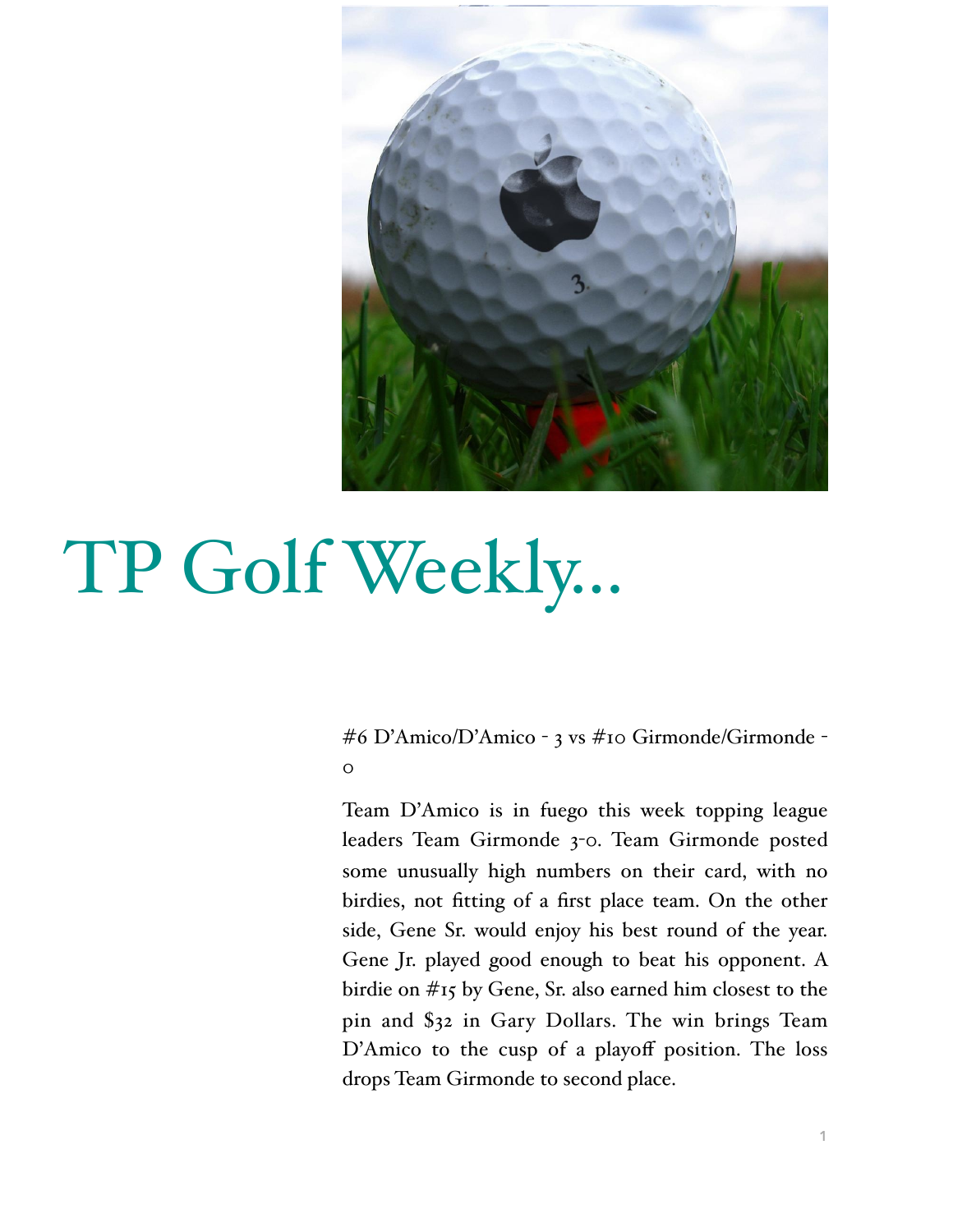#### #8 Girmonde/Palmer 2.5 vs #12 Hamlin/Bunal - .5

Dave Girmonde and Joe Palmer would win 8 of 9 holes in overwhelming the Hamlin/Bunal duo. Perhaps overwhelming is a bit too much as Mr. Girmonde had only a so so day. His opponents played worse than he did to hand him the easy win. Dave Hamlin did not have a good day. Neither did his sub. The win moves Team #8 up a notch to third place.The loss for Hamlin and Bunal drops them further into the abyss.

## #5 Lubey/Blunt - 2.5 vs # 9 Grabinski/Welch - .5

Lance Lubey and Bill Blunt would share 3 birdies in their match against the Pro and his partner, Lee Welch. They would also share in the  $2.5 - .5$  win. The match was cruising along nearly even. With Gary at -1 for the first 4 holes, the dam broke for Gary when he posted a 9, yes 9 on  $\#$ 14. Gary would rebound to go  $\neg$  on the last 4 holes but it was a day late and dollar short as he fell to Lance Lubey by one stroke to lose his side of the match. This match ended nearly even, but the winners won on the A side, tied on the B side, and won the total.

#16 Heintz/McAndrew - 2.5 vs #6 Cahill/Stern - .5

In his swan song before leaving for Law School, Nick Heintz would shoot a season best 41 and along with his partner Ryan McAndrew would win this match over Cahill and Stern. This match was tied through  $5$  holes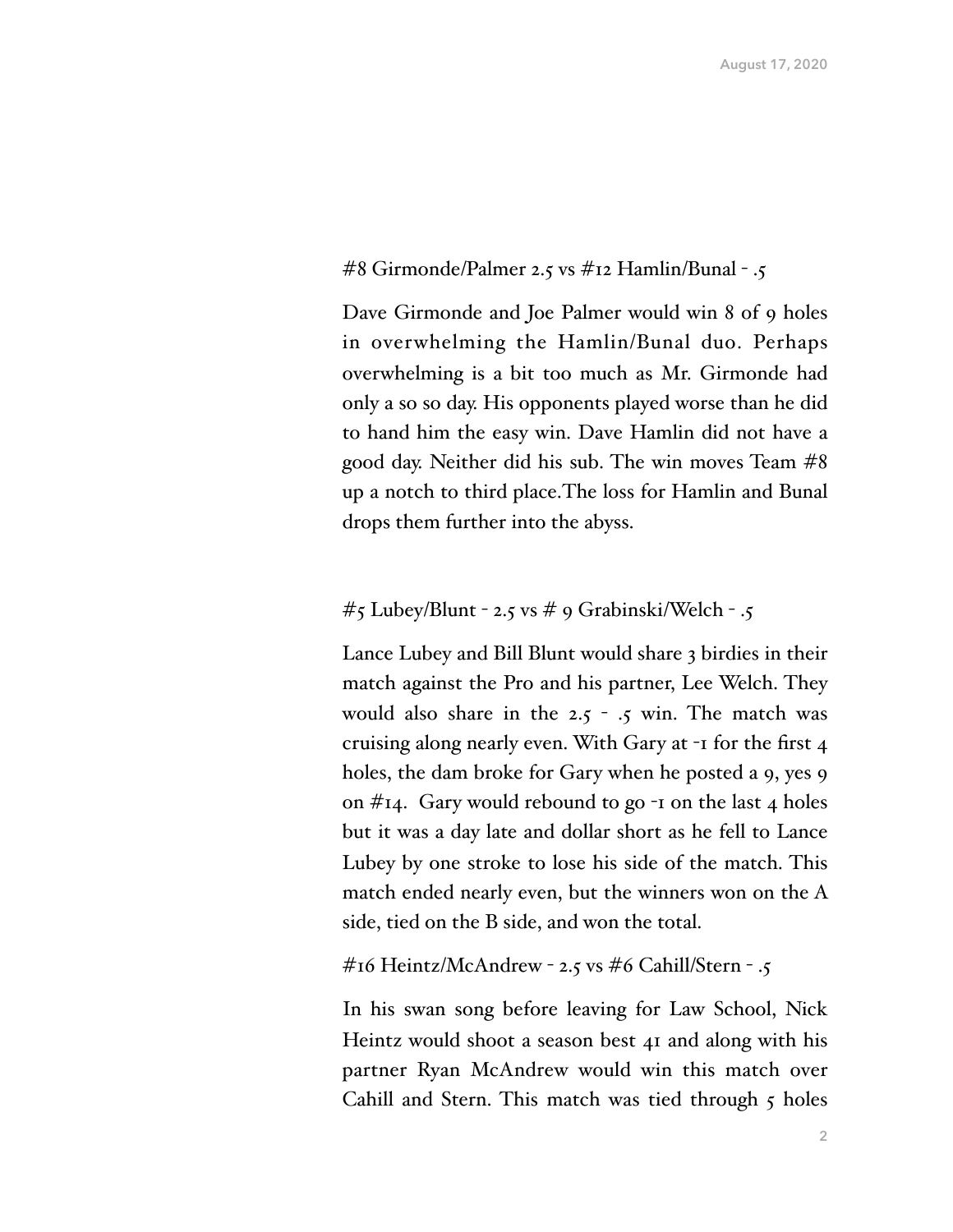when the winners would win 2 of the last  $4$  holes to to nearly sweep this match. Stern and Cahill are toast and will not be joining the playoffs this year.

### #7 Bialek/Brown - 2.5 vs #11 Zegarelli/Berge - .5

This seemed like a battle of who could play worse. Both teams played over their averages. The winners, John Bialek and Tim Brown played just a little less worse. There were a few pars missing on the Mayor's card. Tim Brown mastered the score of 6 this week. While Ziggy birdied hole 12, he would card the dreaded 5 over on the very next hole. Shane Berge, feeling sorry for his partner, would post a few uglies on his card to make his partner feel better. Over all, this was a battle of who didn't want to win.

#15 Hubble/Clarke - 2 vs #3 Nucci/Gooldy - 1

Chris Hubble and James Clarke would win 6 of 9 holes to win this match 2-1 over Vinny Nucci and Eric Gooldy. With the match well in hand, James Clarke would go on a birdie frenzy. He would birdie holes 14, 16 and 17, giving James his best round of the year. Partner Chris Hubble had an unfortunate off day with a 44. Vinny Nucci and Eric Gooldy gave it their best but it wasn't enough. The win puts the winners back into the playoff picture. Vinny and Eric are going in the wrong direction.

```
#2 Niemers/Banas - 1.5 vs #14 Cahill/Logue - 1.5
```
Don Niemers had to play alone as Tim Banas went AWOL. Pete Logue and Russ Cahill were licking their chops. With 11 strokes and a match in hand, they were itching to play this match. The end result was a kiss your sister moment as the match ended in a tie. Don Niemers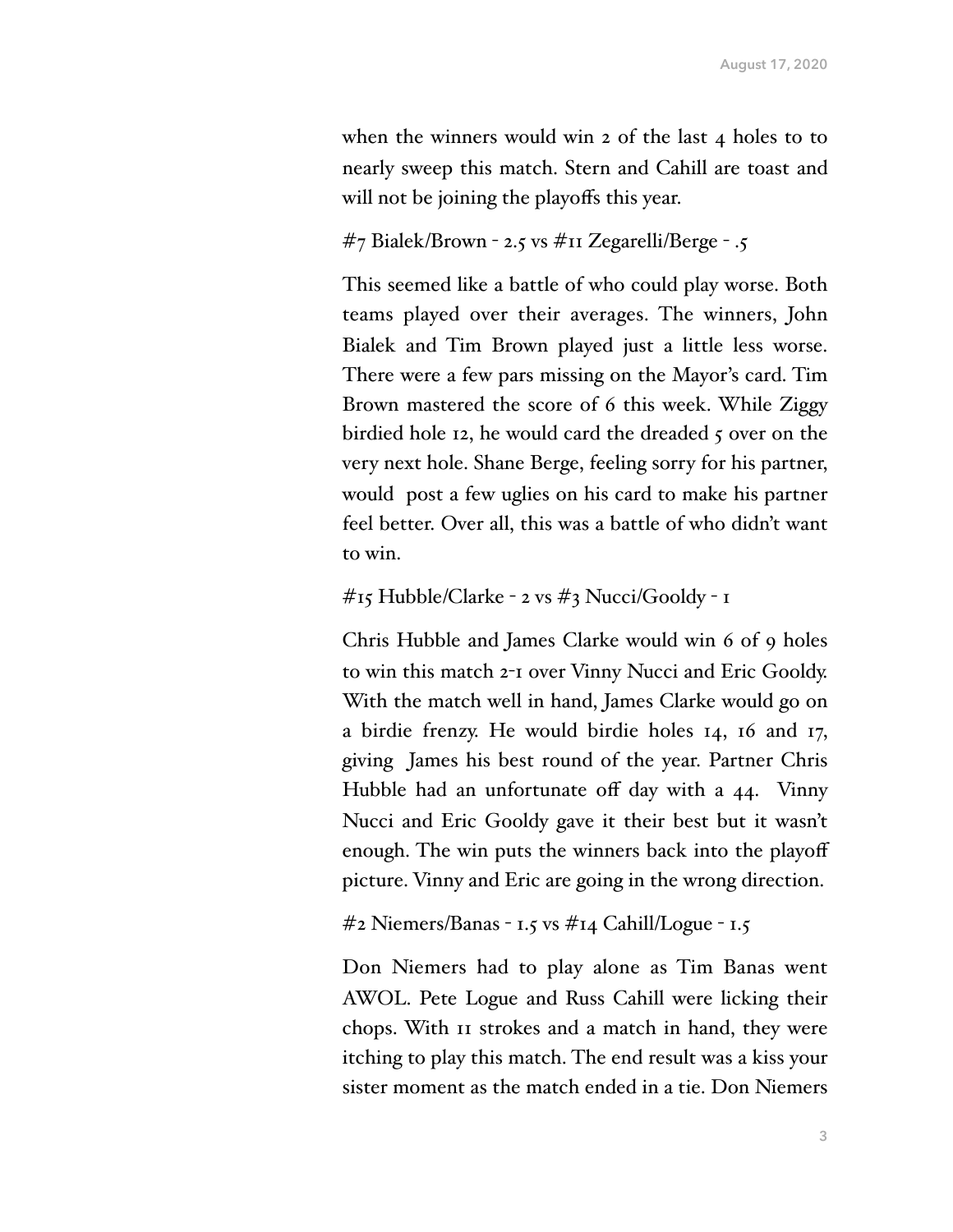played typical Don Niemers golf with a solid 37. Pete Logue and Russ Cahill both played well but they needed a push from somewhere. That didn't happen. Both teams went home thinking they coudda, woudda, shoudda found that magic stroke to change the outcome of this match.

#1 Hickel/Wallace - 1.5 vs #13 Sadallah/Tripp - 1.5

Rich Hickel and Will Wallace would win 6 of nine holes in halving the match with John Sadallah and Dom Tripp. Uncharacteristic high scores abound in this match as all the players would play above their averages. The winners would play less worse than their opponents? I think that's correct. John Sadallah had posted 6-6's on his card while Dom had 2 pair, 6's and 7's on his card. Some teams are thinking about next year.

# The 19th Hole…

In a make up match between Teams 4 and 14, Russ Cahill and Pete Logue would win big in routing Pete Cahill and Dave Stern, 3-0. The win has moved the winners to within 1 point of the playoffs…Gary Grabinski had a moment last week that made him mortal. He took an 9 on hole 14. He lost 2 balls on that hole. He took it well...Ah, the ever changing playoff picture is this week. Residing in first place is Team  $#5$ , Lance Lubey and Bill Blunt. They replace Team # 10,